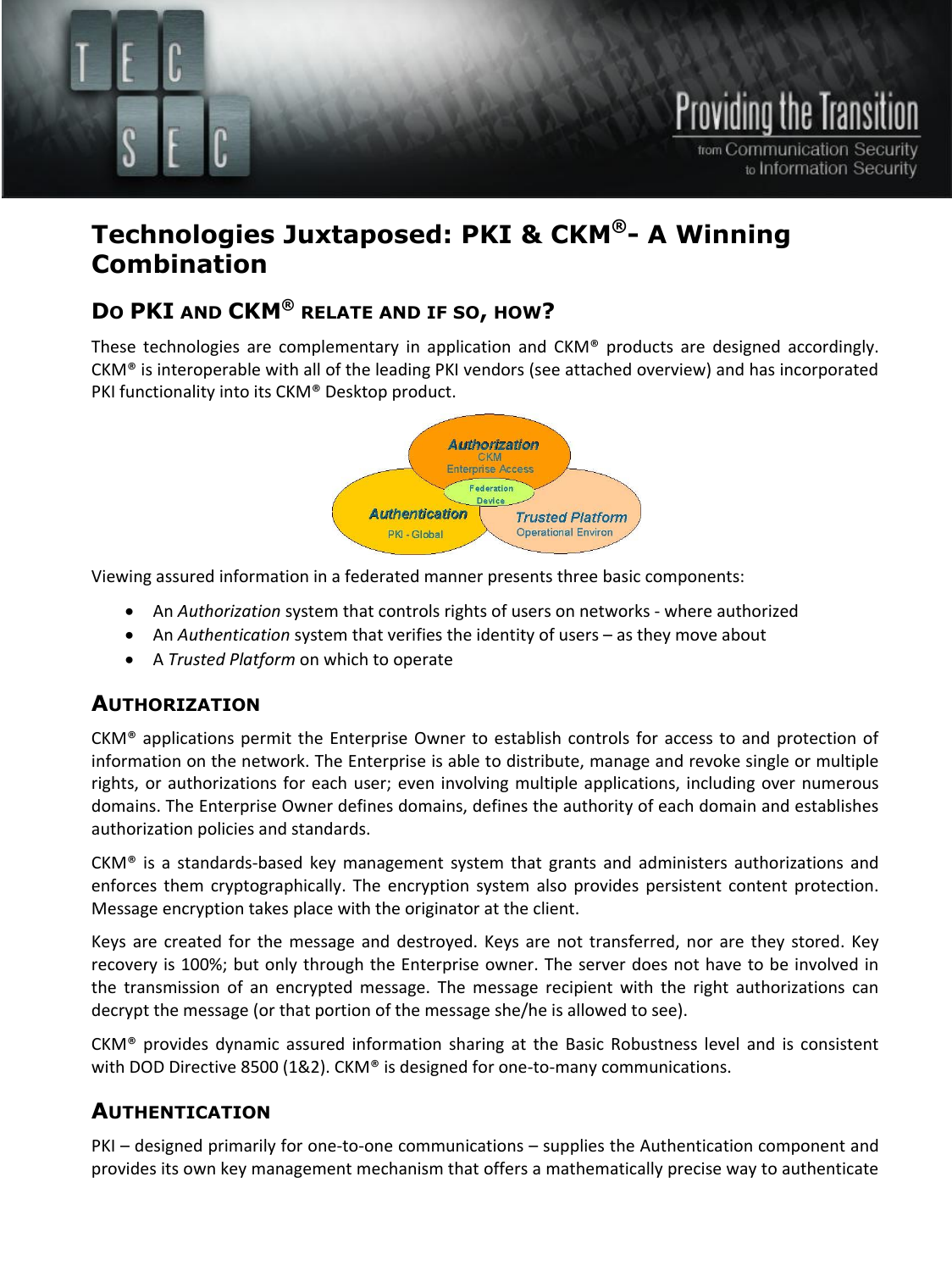that a source or action originated from a recognized point or party. In addition, by policy adherence, a level of non-repudiation can be associated to that source or action.

Stated another way, PKI substantiates a specific numeric value, assigns it to a specific person or action in a mathematical process. The verifying action is then a complementary mathematical process attested to by a trust system. In this manner, PKI serves as a mechanism for Identification (John Doe is precisely the John Doe who lives at 515 Main Street, Dublin, Ohio, who was born in Columbus on November 5, 1970 and is a US citizen). PKI authenticates this identity electronically.

#### **TRUSTED PLATFORM**

CKM® and PKI can be supported on a trusted platform where supplementary security and assurance enhancements are available. These security enhancements may be found in designated operating systems, platforms, or selected hardwire devices.

#### **SUMMARY**

The juxtaposition of CKM® and PKI on a Trusted Platform (including on a hard token) provides a federated system that enables:

- Assured information sharing within a need to know environment
- Secure one-to-one and one-to-many communications
- End-to-end security
- On-line or off-line capability
- Persistent protection of information down to the object level (transit & storage)
- 100% key recovery
- Authentication and identification
- Revocation
- Scaleability large scale
- Non-repudiation
- Confidentiality
- Authorization and role based access control enforced through cryptography

An overview of existing PKI product's interoperability with CKM® follows.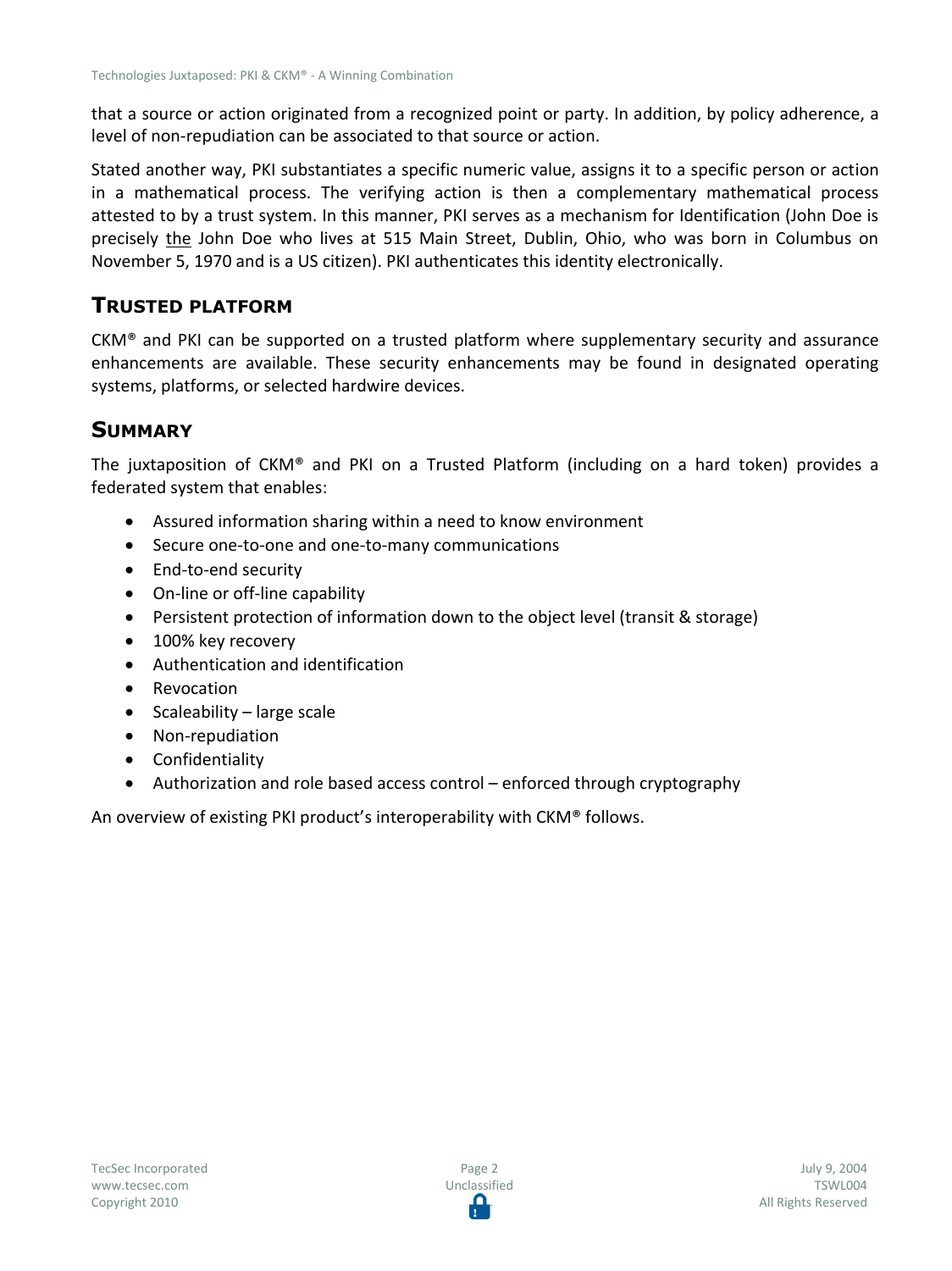## **PKI INTEROPERABILITY WITH CKM®1**

| <b>INTEROPERABLE WITH CKM</b><br><b>DESKTOP / RTE</b> | <b>CKM CRYPTOGRAPHIC</b><br><b>SERVICE PROVIDER</b><br>(1024 BIT KEYS) | <b>REVOCATION CHECKING:</b><br>CRL $DP2$       | <b>REVOCATION CHECKING:</b><br>OCSP <sup>3</sup> | <b>CLIENT AUTHENTICATION</b><br>(BILATERAL SSL) | S/MIME <sup>4</sup>  |
|-------------------------------------------------------|------------------------------------------------------------------------|------------------------------------------------|--------------------------------------------------|-------------------------------------------------|----------------------|
| ACES (issued by DST)                                  | Yes                                                                    | Yes                                            | Yes                                              | Yes                                             | Yes                  |
| Alacris                                               | n/a                                                                    | Yes                                            | Yes                                              | Yes                                             | Yes                  |
| Baltimore UniCERT v3.5.3                              | Yes                                                                    | Yes                                            | n/a                                              | Yes                                             | Yes                  |
| beTRUSTed                                             | Yes                                                                    | Yes                                            | Yes                                              | Yes                                             | Yes                  |
| CertCo CertValidator                                  | n/a                                                                    | No, next update field is<br>not present in CRL | Yes                                              | n/a - no private key                            | n/a - no private key |
| Comodo                                                | Yes                                                                    | Yes                                            | n/a                                              | unknown                                         | n/a                  |
| Comtrust                                              | Yes                                                                    | No                                             | n/a                                              | Yes                                             | Yes                  |
| Digital Signature Trust (DST)                         | Yes                                                                    | Yes                                            | Yes                                              | Yes                                             | Yes                  |
| DoD IECA (issued by DST)                              | Yes                                                                    | Yes                                            | n/a                                              | Yes                                             | Yes                  |
| e-Certify                                             | Yes                                                                    | Yes                                            | n/a                                              | Yes                                             | Yes                  |
| Entrust PKI v6.0                                      | Yes                                                                    | Yes                                            | n/a                                              | Yes                                             | Yes                  |
| GeoTrust                                              | Yes                                                                    | Yes                                            | n/a                                              | Yes                                             | Yes                  |
| <b>Global Sign</b>                                    | Yes                                                                    | No, cert does not have<br>CRL DP field         | n/a                                              | Yes                                             | Yes                  |
| iPlanet Certificate Management<br>System v4.2 SP2     | Yes                                                                    | Yes                                            | Yes                                              | Yes                                             | Yes                  |
| Ksign PKI 2.0                                         | n/a                                                                    | Yes                                            | Yes                                              | Yes                                             | Yes                  |
| Microsoft Windows 2000 PKI                            | Yes                                                                    | Yes                                            | n/a                                              | Yes                                             | Yes                  |
| Microsoft Windows Server 2003                         | Yes                                                                    | Yes                                            | n/a                                              | Yes                                             | Yes                  |

<sup>1</sup> Internal testing with the exception of RSA Security. RSA Security also performed testing of CKM products and certified them as RSA Secured Keon Ready.<br><sup>2</sup> Certificate must have CRL Distribution Points field (with a URL).

<sup>&</sup>lt;sup>3</sup> Certificate must have Authority Information Access field.

<sup>&</sup>lt;sup>4</sup> Tested using Microsoft Outlook 2000 to send a signed message with the certificate and key pair stored on a CKM Token.